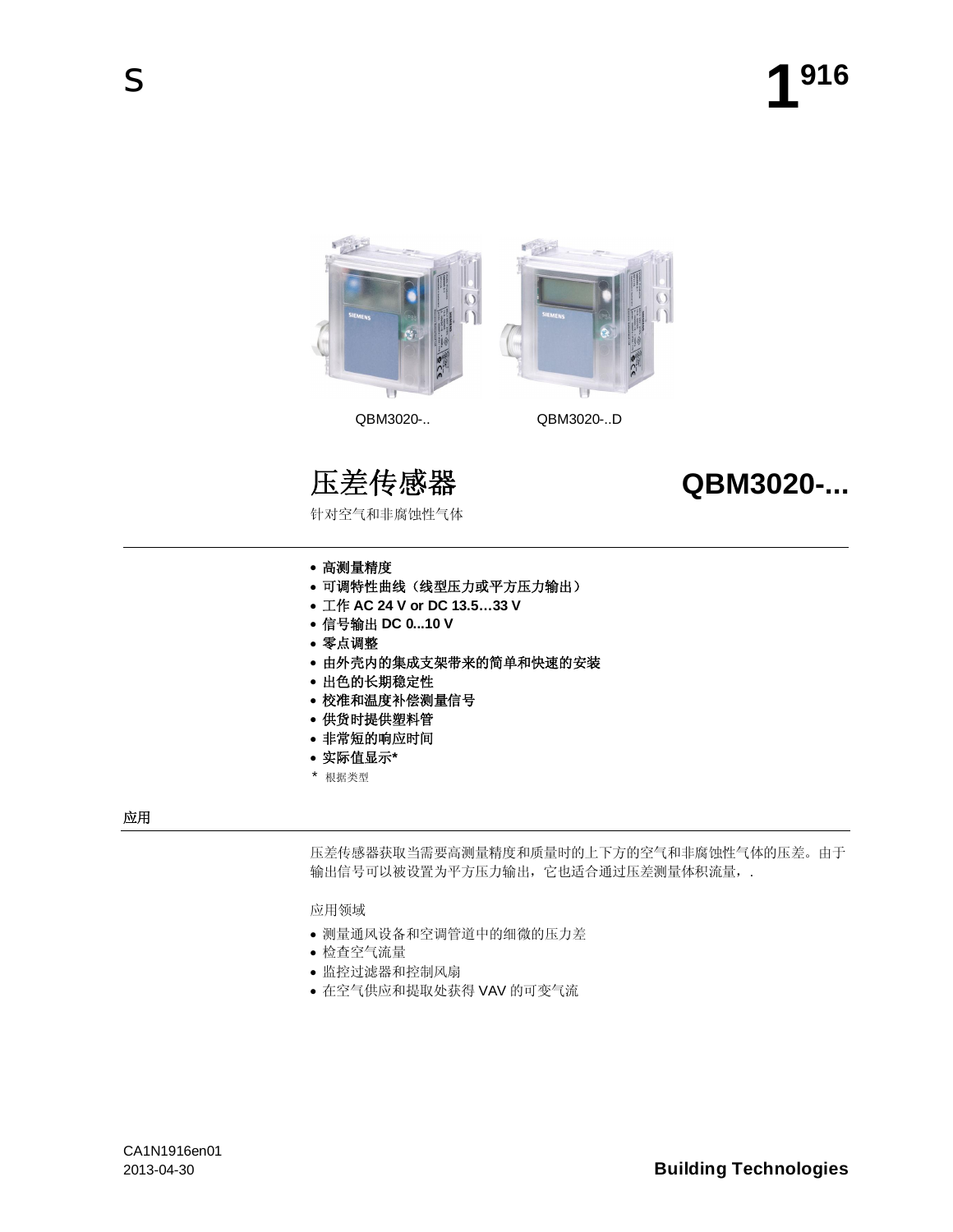#### 型号概览

| 型号 (ASN)                 | 产品编号(SSN)   | 压力测量范围        |                      | 输出信号       |
|--------------------------|-------------|---------------|----------------------|------------|
|                          |             | 标准            | 可设置的终端值 <sup>2</sup> |            |
| QBM3020-1U               | S55720-S233 | $-50 + 50$ Pa | $\pm$ (30 50) Pa     | $010$ V DC |
| QBM3020-1                | S55720-S234 | $0100$ Pa     | $50$ 100 Pa          | $010$ V DC |
| QBM3020-3                | S55720-S235 | 0300 Pa       | 100 300 Pa           | $010$ V DC |
| QBM3020-5                | S55720-S236 | $0500$ Pa     | 300 500 Pa           | $010$ V DC |
| QBM3020-10               | S55720-S237 | 01000 Pa      | 500 1000 Pa          | $010$ V DC |
| QBM3020-25               | S55720-S238 | 02500 Pa      | 1600 2500 Pa         | $010$ V DC |
| QBM3020-1D <sup>1</sup>  | S55720-S239 | $0100$ Pa     | 50 100 Pa            | $010$ V DC |
| QBM3020-3D <sup>1</sup>  | S55720-S240 | 0300 Pa       | 100 300 Pa           | $010$ V DC |
| QBM3020-5D <sup>1</sup>  | S55720-S241 | $0500$ Pa     | $300$ 500 Pa         | $010$ V DC |
| QBM3020-10D <sup>1</sup> | S55720-S242 | 01000 Pa      | 500 1000 Pa          | $010$ V DC |
| QBM3020-25D <sup>1</sup> | S55720-S243 | 02500 Pa      | 1600 2500 Pa         | $010$ V DC |

1 通过数字展示型号(in Pa)

 $2$ 与使用的平方压力输出特性应用有关

100 Pa = 1  $hPa = 1$  mbar) 换算

# 订货及运输

当订购压差传感器时,请列举产品数量,类型及产品名

| 例如 | 类型 (ASN)  | 产品编号(SSN)   | 产品名   |
|----|-----------|-------------|-------|
|    | QBM3020-3 | S55720-S235 | 压差传感器 |

压差传感器供货时提供一个由2米的塑料管。其他配件可单独订购。

#### 附件

额外的风管探头可根据测量要求提供。根据安装位置可提供多种安装支架。

| 类型             | 名称                            | 数据表               |
|----------------|-------------------------------|-------------------|
| <b>AQB2000</b> | 针对安装独立风管内的传感器的安装支架            | N <sub>1590</sub> |
| AQB21.2        | 安装支架 5个, 用于顶部导轨 DIN, HT 35-7. | N <sub>1590</sub> |
| FK-PZ1         | 不锈钢制短风管探针, 用于简单, 快速和密封安装      | N <sub>1589</sub> |
| FK-PZ2         | 铝制长风管探针, 带节流板, 用于精确测量         | N <sub>1589</sub> |

## 运行模式

传感器通过硅橡胶膜和陶瓷杆获取压差值。该传感器通过被感应到的偏差值形成线性或 平方压力输出的 DC0...10V 温度补偿输出信号。 传感器平方压力输出的压力测量范围的单独调整由电位计的中间值完成。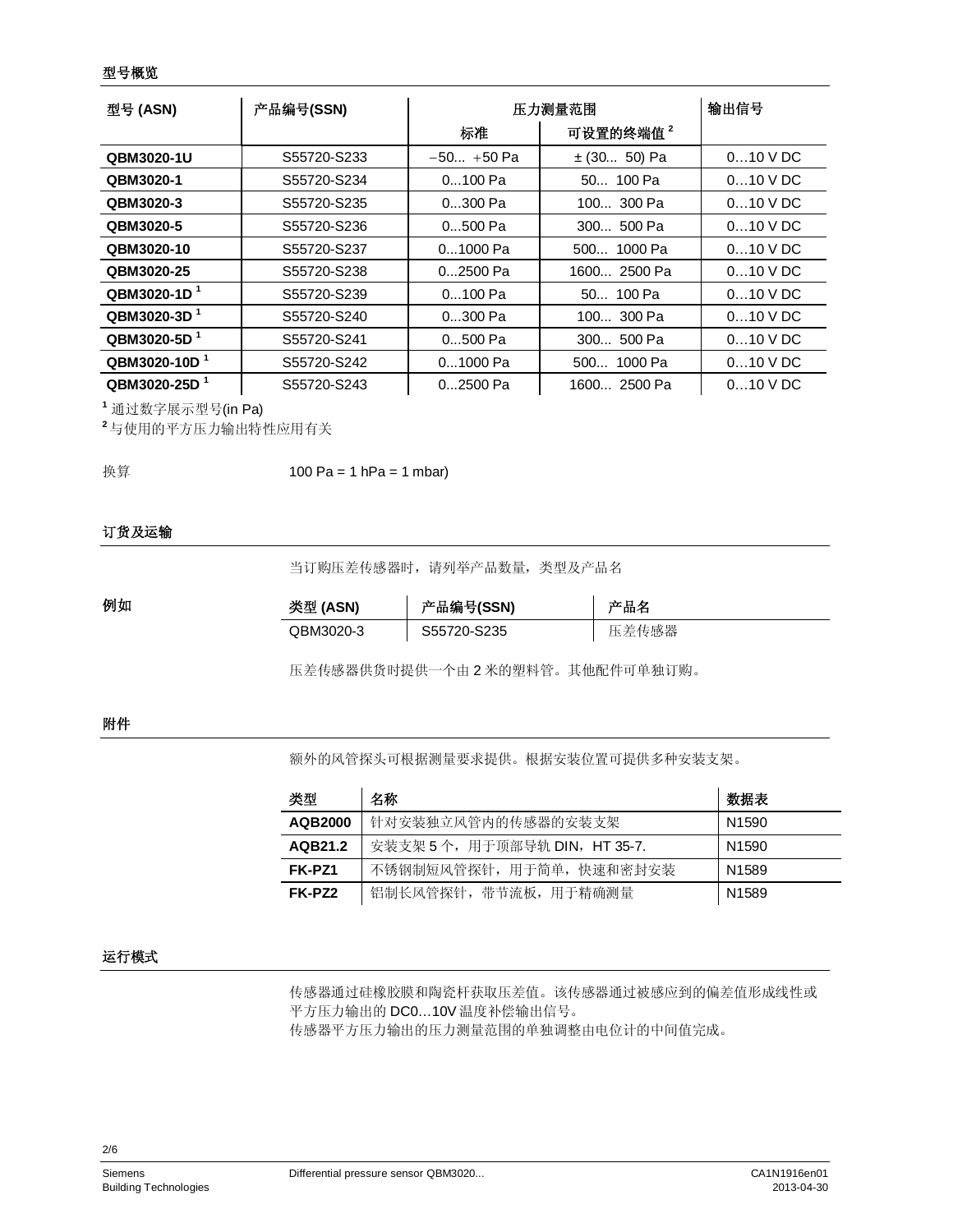压差传感器由以下组成

- 传感器外壳固定支架, 电缆入口, 带有安全螺丝钉的可移动扣盖
- 压力室采用膜和陶瓷杆
- PCB 与终端连接, DIP 开关切换的特性曲线(见调试注意事项) 通过设置平方压力输 出特性来可选终值的电位计 (0 ... 10 V 输出)
- QBM3020...D 上的 LCD
- 零点调整按钮来弥补安装位置带来的偏差(见"调试注意事项")

# 显示,装置和连接元件



- 1 有防电缆变形保护的电缆密封压盖口
- 2 零点调节按钮
- 3 LCD 屏幕 (仅限 QBM3020-..D), 数字化形式 Pascal 的传感器信号
- 4 调整特性的 DIP 开关(见"调试注意事项"下的"设置特性曲线")
- 5 连接口(见"安装注意事项")
- 6 设置放大平方压力输出输出特性的电位计
- 7 接线块
- 8 铰接盖的安全螺丝
- 9 零点调整的 LED

# 工程注意事项

必须使适合安全特低电压(SELV)的变压器。它必须有单独的线圈及设计为100%的功 率。变压器的尺寸和保险丝必须符合当地的安全法规。 遵守允许的最大电缆长度。如果电缆长度超过50米,并且可以运行平行的电源电缆:使 用屏蔽电缆!

## 安装注意事项

压差传感器可以直接安装在风管、墙壁、吊顶以及控制面板上。提供的2米塑料管可以 进行修改, 以连接风管。 为了实现"技术数据"中的外壳防护等级,压差传感器必须使压力测口向下安装。另 外, 传感器必须高于风管探针。

#### 如果压力测口朝上或者低于风管插针,可能会在压力传感器内聚积冷凝水,对传感器造 成损害。 △ 警告

压力测口的测压口连接到以下压差传感器: 注意事项

| 在风管处              | 在压差传感器处            |
|-------------------|--------------------|
| 在高压力处连接测压口 (低真空度) | 连接到压力测口"P1" or "+" |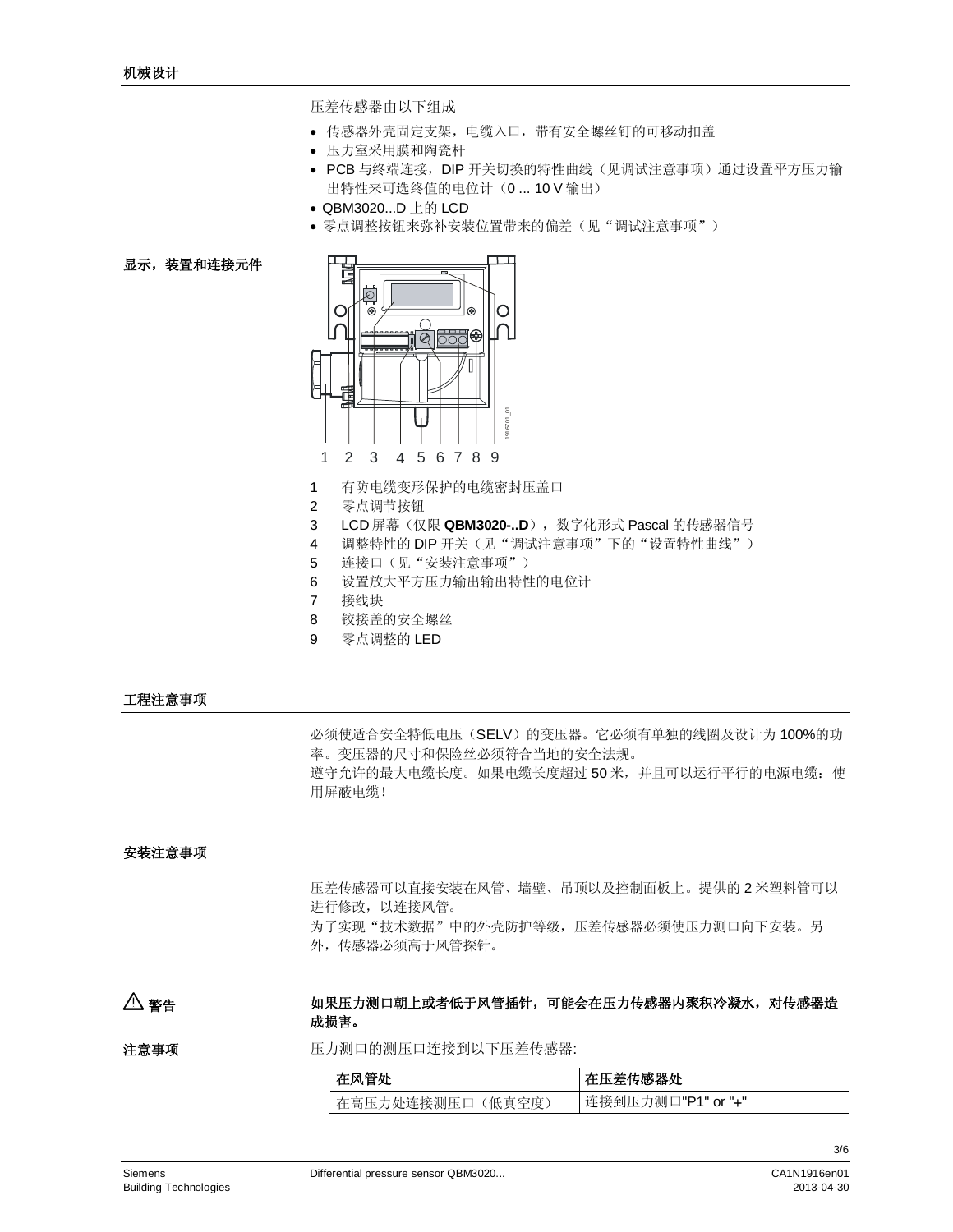在低压力处连接测压口(高真空度) | 连接到压力测口"P2" or "-"

传感器供货时配有安装说明. 对于安装和安装位置的详细信息,请参阅在BT 下载中心的传感器安装指南。

● SELV 电源或者限制输出在 15W 或更低的等级 2 的电源(UL 要求) • 仅使用铜电缆 䄺ਞ

调试注意事项

 $\Delta$  警告

在"技术参数"中列出的数据只有在传感器垂直安装的前提下才是有效的(压力测 口向下)。

水平安装(外壳盖子在顶上或者底部)时可能出现数值偏差。偏差数值可以通过零点调 整来弥补。 传感器校准

通过 DIP 开关来完成特性曲线(线性压力或平方压力输出)的设置 特性曲线设置

| DIP 开关 | 特性曲线       |
|--------|------------|
|        | 线性压力特性曲线   |
|        | 平方压力输出特性曲线 |

\* 工厂设置

零点调整

另请参阅设置和连接元件

- 1. 接线端子–不要在此时连接测压口.
- 2. 按零点调整按钮超过2秒钟, 直到 LED 短暂亮起。零点调整会额外在 QBM3020-..D 型上的 LCD 屏幕上显示"O Pa"。 如果你按住零点调整按钮低于2秒,一个菜单将在 LCD 上打开。重复按钮或者等待 8 秒将自动关闭菜单。
- 3. 连接测压口

#### 技术参数

| 电器干扰 | 电源                             | 安全超低电压(SELV/PELV)                  |  |  |
|------|--------------------------------|------------------------------------|--|--|
|      | 电压                             | AC 24 V $\pm$ 15 %, 50/60 Hz or DC |  |  |
|      |                                | 13.533V                            |  |  |
|      | 功耗                             | $<$ 0.5 VA                         |  |  |
|      | 电流                             | $<$ 10 mA                          |  |  |
|      | 输出电压                           | $DC 0$ 10 V                        |  |  |
|      | 负荷 (RLoad)                     | $>10 k\Omega$                      |  |  |
|      | 输出                             | 非电分离, 三线连接, 防短路, 并且有反              |  |  |
|      |                                | 极性保护                               |  |  |
| 功能数据 | 测量范围                           | 参考"型号概览"                           |  |  |
|      | 传感元件                           | 压阻元件 (硅膜和瓷杆)                       |  |  |
|      | 房间温度 20  25 ℃ ,正确安装时的测         | $(FS = 2 \pm \frac{1}{2}$          |  |  |
|      | 量精度                            |                                    |  |  |
|      | 针对 QBM3020-10, -10D, -25, -25D |                                    |  |  |
|      | - 零点终值                         | <±0.7 % FS                         |  |  |
|      | - 线性总和,重复和滞后                   | <±0.6 % FS                         |  |  |
|      | - TC 零点                        | $<±0.04$ % FS/ $^{\circ}$ C        |  |  |
|      | - TC 灵敏度                       | $<$ ±0.02 % FS/ $^{\circ}$ C       |  |  |
|      |                                |                                    |  |  |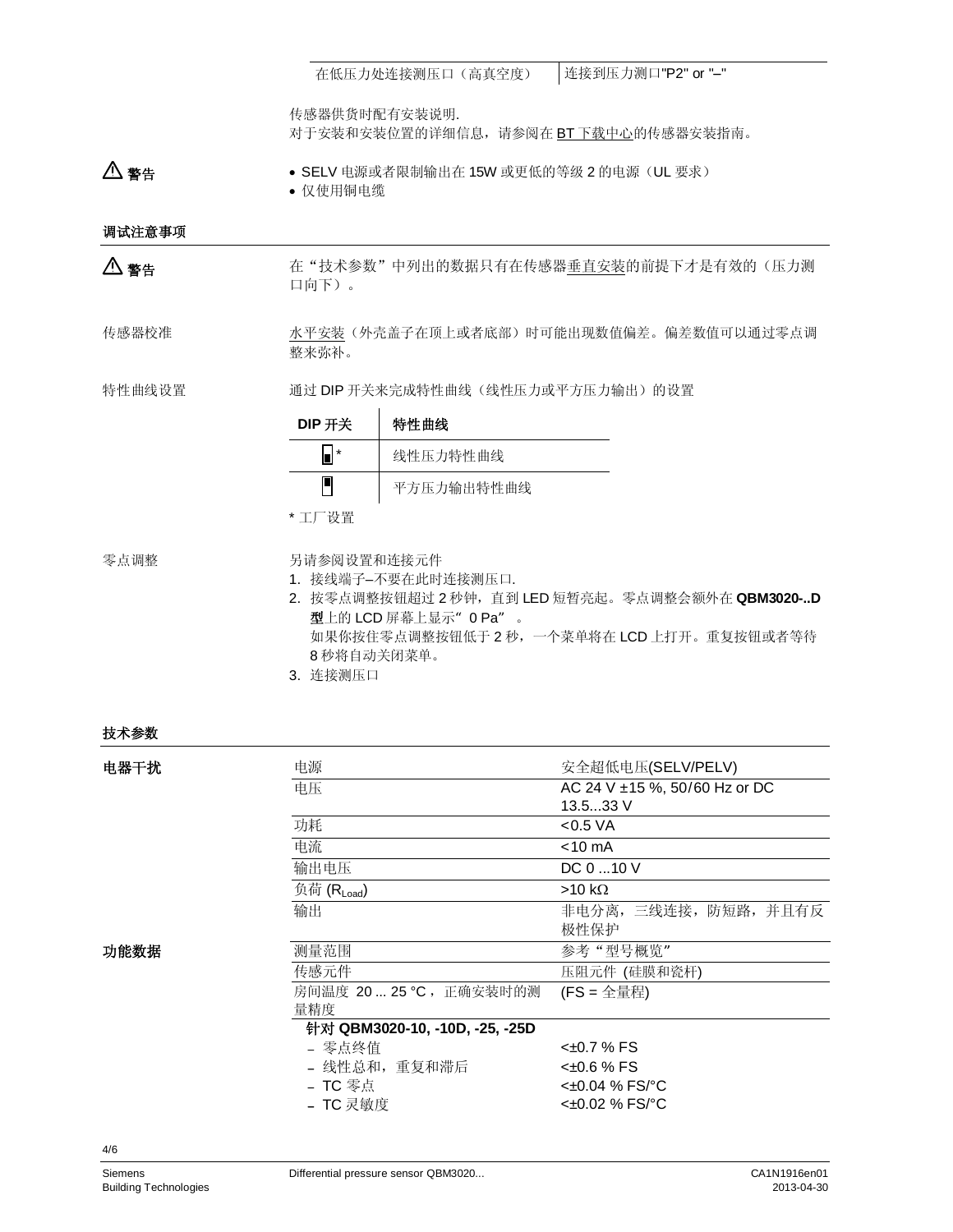|       | 针对 QBM3020-5, -5D                      |                                            |
|-------|----------------------------------------|--------------------------------------------|
|       | - 零点终值                                 | $<\pm 0.7$ % FS                            |
|       | - 线性总和, 重复和滞后                          | $<\pm 1$ % FS                              |
|       | - TC 零点                                | <±0.04 % FS/°C                             |
|       | - TC 灵敏度                               | <±0.05 % FS/°C                             |
|       | 针对 QBM3020-3. -3D                      |                                            |
|       | - 零点终值                                 | <±0.7 % FS                                 |
|       | - 线性总和, 重复和滞后                          | $<\pm 1$ % FS                              |
|       | - TC 零点                                | <±0.05 % FS/°C                             |
|       | - TC 灵敏度                               | <±0.05 % FS/°C                             |
|       | 针对 QBM3020-1U, -1, -1D                 |                                            |
|       | - 零点终值                                 | $<$ ±1 % FS                                |
|       | - 线性总和, 重复和滞后                          | $<\pm 1$ % FS                              |
|       | - TC 零点                                | <±0.1 % FS/°C                              |
|       | - TC 灵敏度                               | <±0.06 % FS/°C                             |
|       | 长期稳定性                                  | $±1,0\%$ FS as per DIN IEC 60770           |
|       | 响应时间                                   | $<$ 20 ms                                  |
|       | 载入变化                                   | < 10 Hz                                    |
|       | 单侧最大允许过载                               |                                            |
|       | P <sub>1</sub>                         | 5,000 Pa                                   |
|       |                                        | (QBM3020-5, -10, -25 为 10,000 Pa)          |
|       | P <sub>2</sub>                         | 400 Pa                                     |
|       | 断路压力                                   |                                            |
|       | $070$ °C                               | 1.5 x o 过载                                 |
|       | 室温                                     | 2 x 过载                                     |
|       | 显示(仅限 QBM3020-D)                       | LCD, 2 行, 每行 8 字母, 数字, 无背景灯<br>显示压差单位为Pa   |
|       | 介质                                     | 空气及非腐蚀性气体                                  |
|       | 允许的介质温度范围                              | $070$ °C                                   |
|       | 维护                                     | 长期稳定                                       |
| 保护等级  | 外壳                                     | IP 54 as per IEC 60 529                    |
|       | 保护等级                                   | III as per EN 60 730                       |
| 连接    | 电器连接                                   |                                            |
|       | 螺丝端子                                   | 最大. 1.5 mm <sup>2</sup> (电缆或绞合缆)max. 1.5 电 |
|       | 电缆                                     | 缆密封压盖口                                     |
|       | 压力连接                                   | 塑料压力嘴, 6.2 mm 直径                           |
| 环境条件  | 允许的环境温度                                |                                            |
|       | 运行                                     | $070$ °C                                   |
|       | 运输/储存                                  | $-25+70$ °C                                |
|       | 允许的环境湿度                                | <90 % r. F. 无冷凝)                           |
| 证书标准  | 【€认证                                   |                                            |
|       | EMC 准则<br>免疫, 放射                       | 2004/108/EC<br>EN 61 326-1, EN 61 326-2-3  |
|       | RoHs 管理                                | 2011/65/EU                                 |
|       | 技术符合文档                                 | EN 50 581                                  |
|       | ← 符合放射                                 | AS /NZS 61000-6-3                          |
|       | UL 认证<br>$\mathbf{W}_\mathrm{us}$      | UL 60730-1 / UL 60730-2-6                  |
|       | CSA 认证                                 | CAN/CSA-E60730-1 / CAN/CSA-                |
|       |                                        | E60730-2-6                                 |
| 环境兼容性 | 产品环保宣言 CE1E1910en 包含环境兼 ISO 14001 (环境) |                                            |
|       | 容的产品设计和评估的数据 (RoHS 兼容, ISO 9001 (质量)   |                                            |
|       | 材料的成分,包装,环境效益,处置,                      |                                            |
|       |                                        |                                            |

5/6